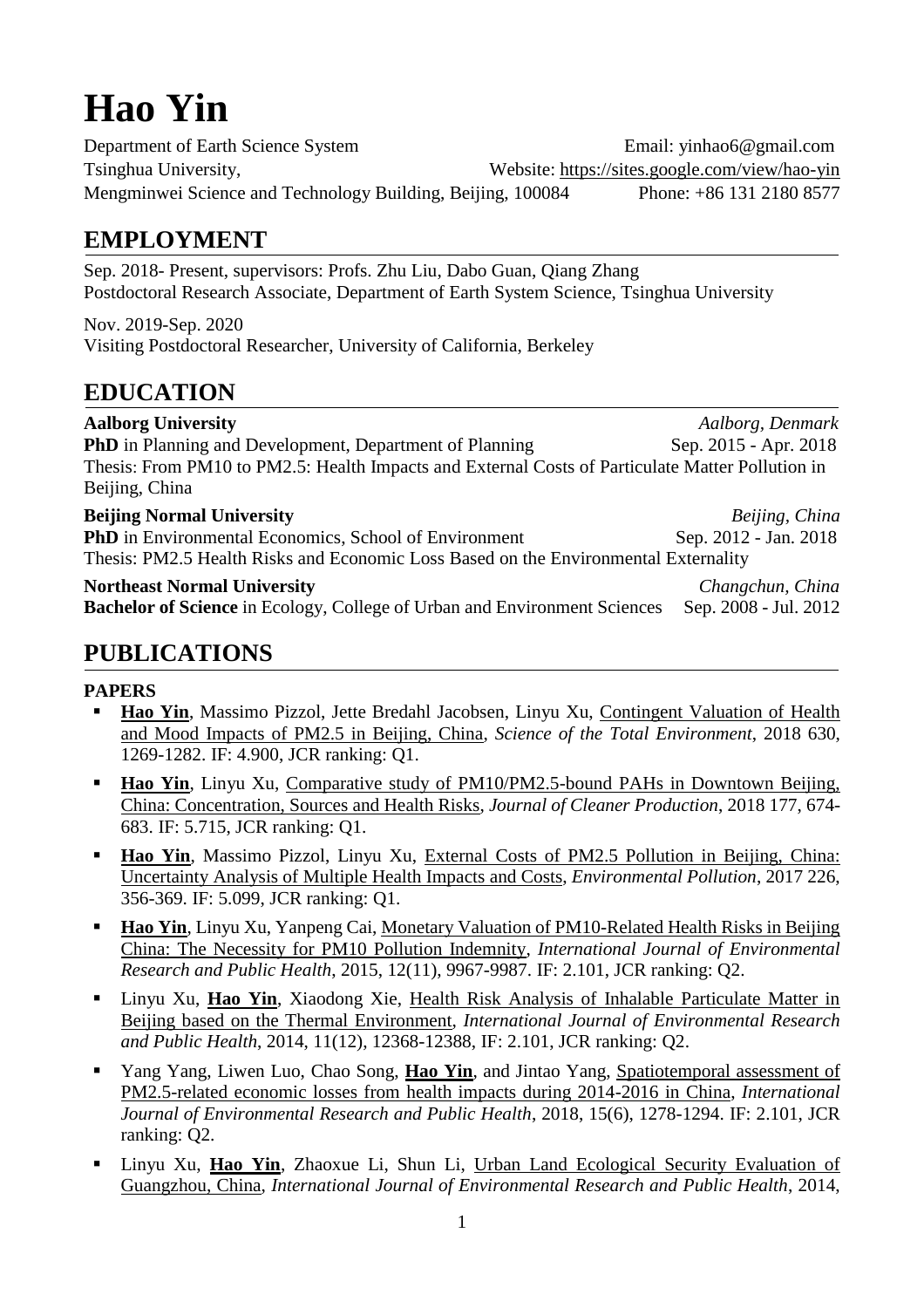11(10), 10537-10558. IF: 2.101, JCR ranking: Q2.

#### **BOOK**

**Example 21** Linyu Xu, Fengqin Jiang, **Hao Yin** et al., Urban Ecological Risk Assessment and Management, 2017, Science Press (in Chinese).

#### **WORK IN PROGRESS**

- The Global Economic Burden of Air Pollution on the Aging Population (prepare for submission to the Lancet Planetary Health, with Profs. Daniel M. Kammen, Denise L. Mauzerall, Ståle Navrud, Richard T. Burnett);
- The Health Economic Damage of Daily Air Pollution Exposure (with Prof. Haidong Kan);
- The Global Social Cost of PM2.5 Pollution based on Input-Output Model (with Dr. Hongyan Zhao);
- Cost of Forest Fires: Climate, Health and Ecosystem Services
- Health Cost of Air Pollution Driven by Urbanization in China (with Prof. Michael Brauer);
- Climate and Health Effects of Green Energy System (with Prof. Daniel M. Kammen).

# **EXPERIENCE**

## **SELECTED HONORS & AWARDS**

|                | Award for 2019 Graduate Workshop on China in the Urban Age                       | 2019 |
|----------------|----------------------------------------------------------------------------------|------|
| $\blacksquare$ | ProSPER. Net Leadership Program Fellowship                                       | 2018 |
|                | Excellent Doctoral Student in China, Chinese-German Center for Science Promotion | 2017 |
|                | Outstanding Scientific Achievement Award, Beijing Normal University              | 2016 |
|                | First-Class Scholarship, Beijing Normal University                               | 2015 |
|                | Yutu Awards for Scientific Research, Beijing Normal University                   | 2015 |
|                | First-Class Scholarship, Top 5%, Northeast Normal University                     | 2012 |
|                | President Merit Scholarship, Top 2%, Northeast Normal University                 | 2011 |
| п.             | First-Class Scholarship, Top 5%, Northeast Normal University                     | 2010 |
|                | Excellent student, Top 2%, Northeast Normal University                           | 2010 |
|                | President Merit Scholarship, Top 2%, Northeast Normal University                 | 2009 |
|                | Excellent student, Top 2%, Northeast Normal University                           | 2009 |
|                |                                                                                  |      |

## **RESEARCH PROJECTS**

- **Principal investigator**, 2020-2022 (CNY 200,000 [~USD 30,000]) *Project*: Health Economic Burden of Air Pollution on the Aging Population in Beijing-Tianjin-Hebei Region. Funded by National Science Foundation for Young Scientists *Responsibility*: Study design, data collection, model simulation, results analysis and report writing.
- **Principal investigator**, 2019-2020 (CNY 50,000 [~USD 7,700]) *Project*: High-Resolution PM2.5 Health Damages in Beijing-Tianjin-Hebei Region. Funded by China Postdoctoral Science Foundation *Responsibility*: Study design, data collection, model simulation, results analysis and report writing.
- **Researcher**, 2016-2020 (CNY 4,600,000 [~USD 700,000]) *Project:* Ecological Security Technology of Urban Agglomeration in the Pearl River Delta—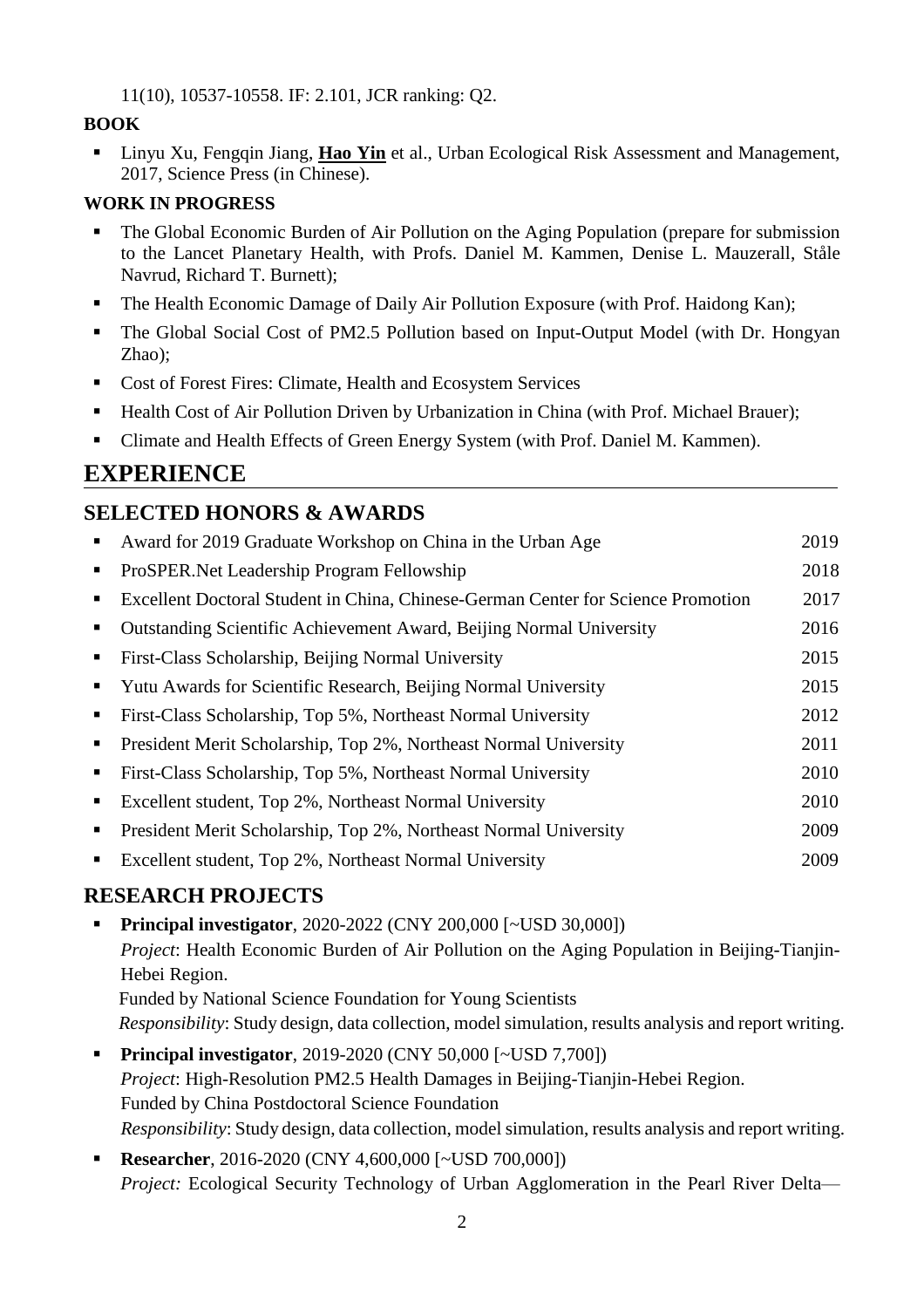Urban Agglomeration Metabolic Simulation, Ecological Risk Prediction, and Early Warning Technology

Funded by China's Ministry of Science and Technology

*Responsibility*: Conducted field study, contributed to project discussions, analyzed data and prepared reports.

- **Researcher**, 2015-2016 (CNY 500,000, [~USD 70,000]) *Project*: Strategic Environmental Assessment in the Pearl River Delta—Environmental Assessment and Settlement Security Research Funded by China's Ministry of Environmental Protection *Responsibility*: Collected empirical data, constructed simulation models, analyzed results and contributed to writing the final reports.
- **Researcher**, 2013-2016 (CNY 680,000, [~USD 105,000]) *Project*: Ecological Risk Research on Rapid Urbanization Regions Funded by National Natural Science Foundation of China *Responsibility*: Participated in the field study, sampled empirical data, conducted experiments, analyzed data results and wrote annual reports.

## **SELECTED PRESENTATIONS**

### **Invited Talks**

|                                               | <b>Chinese Academy of Sciences</b><br>Title: How Do We Value the Cost of Air Pollution?                                                                                         | Shenyang, China<br>2018     |  |
|-----------------------------------------------|---------------------------------------------------------------------------------------------------------------------------------------------------------------------------------|-----------------------------|--|
| ٠                                             | The University of Sydney, China Studies Center<br>Title: Air Pollution and Environmental Inequality: How to Build a Just City?                                                  | Sydney, Australia<br>2019   |  |
| п                                             | Shanghai University of International Business and Economics<br>Title: PM2.5 Environmental Externalities from the Perspective of Public Preferences                              | Shanghai, China<br>2017     |  |
| <b>Conference Presentation &amp; Workshop</b> |                                                                                                                                                                                 |                             |  |
| $\blacksquare$                                | The 2019 ENVISAGE Workshop<br>Group work on Envisage Model at Purdue University<br>Title: Deep Decarbonization Scenarios Analysis and Policymaking.                             | West Lafayette, USA<br>2019 |  |
| ٠                                             | <b>Lindau Nobel Laureate Meeting</b><br>Oral presentation, Applied Microeconomics Seminar<br>Title: Contingent Valuation of Health and Mood Impacts of PM2.5 in Beijing, China. | Lindau, Germany<br>2017     |  |
|                                               | <b>Society for Risk Analysis Annual Meeting</b><br>Poster presentation, Travel award<br>Title: PM2.5 Related Welfare Loss in Beijing, China.                                    | San Diego, USA<br>2016      |  |
|                                               | <b>PACE International Symposium on Environmental Economics and Policy</b><br>Oral presentation<br>Title: Monetary Valuation of PM10-Related Health Risks in Beijing China.      | Nanjing, China<br>2015      |  |
|                                               | <b>Society for Risk Analysis Annual Meeting</b><br><b>Oral Presentation</b><br>Title: Inhalable Particulate Matter Health Risk Assessment in Beijing, China.                    | Denver, USA<br>2014         |  |
|                                               | <b>Urban Environmental Pollution</b><br>Poster presentation                                                                                                                     | Toronto, Canada<br>2014     |  |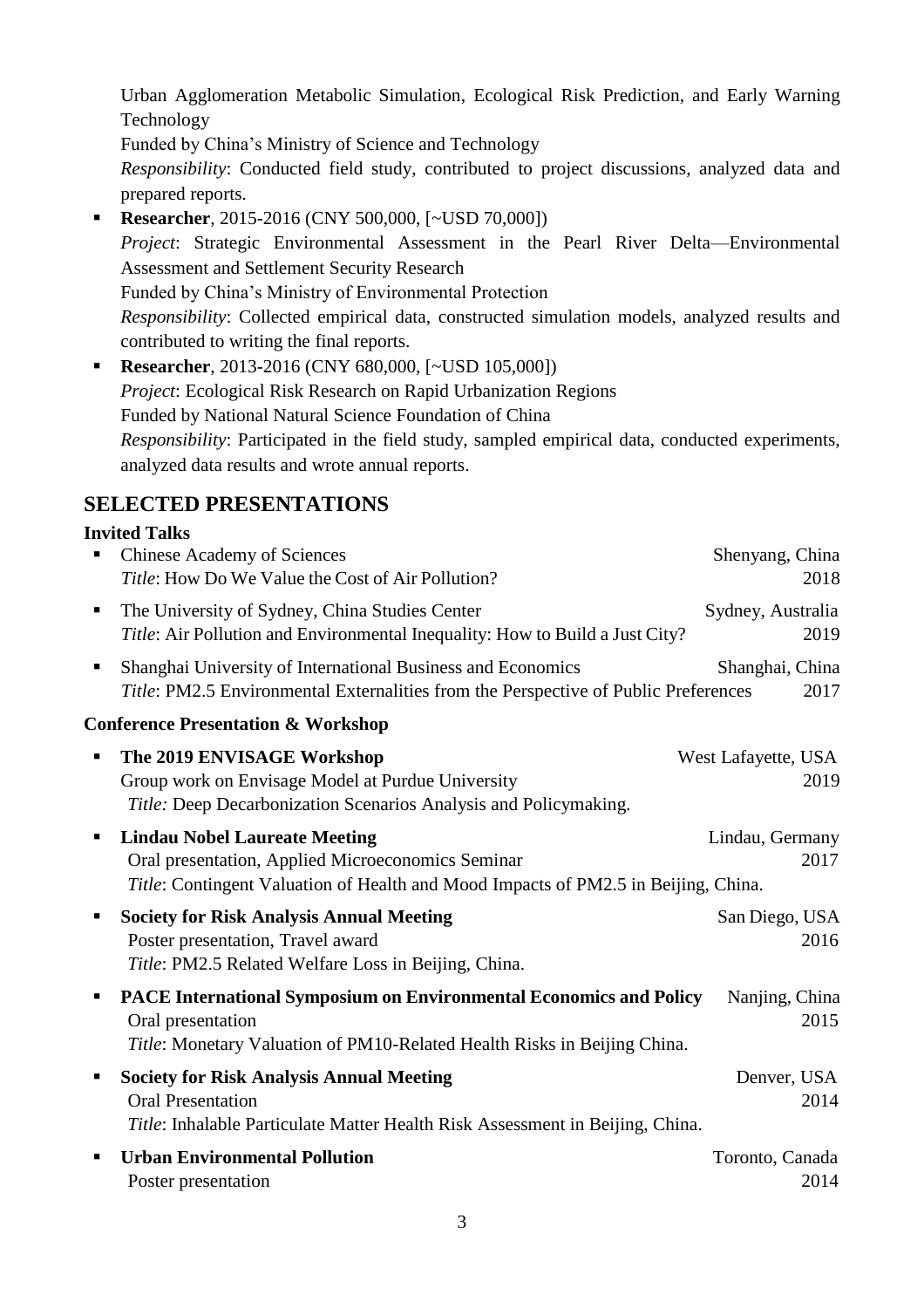*Title*: Health Risk Analysis of Inhalable Particles in Beijing based on the Thermal Environment;

**• The 3<sup>rd</sup> Biennial Symposium of the International Society for River Science** Beijing, China Oral presentation 2013

*Title*: Urban Water Management and Policies in China Based on Water Security.

#### **TEACHING AND LEADERSHIP EXPERIENCE**

- **Graduate Teaching Assistant** *Course:* Methods in Human Geography University of East Anglia *Responsibility:* Evaluate graduate students' assignments. 2018 **Example 3 Graduate Teaching Assistant** Beijing Normal University *Course*: Ecological Risk Assessment (English course) 2017 *Responsibility*: Taught programming with R for ecological risk assessment to 60 junior-level undergraduates. Assisted an international professor in communication with students. **• Undergraduate thesis advisor b Example 2018 Beijing Normal University** 
	- *Field:* Environmental science 2014-2015 *Department:* School of Environment *Responsibility:* Give advice and provide help to undergraduate students for study design, field research, data collection, experiments and thesis writing.
- **Example 3 Graduate Teaching Assistant** Beijing Normal University **Course: Natural Science Forum 2013-2014** *Responsibility*: Developed and gave lectures to 80-100 junior-level undergraduates. Coordinated with professors from various universities. Graded quizzes, assignments and course exams.

## **INTERNATIONAL CONFERENCE ORGANIZATION**

#### ▪ **Conference Assistant**

*Conference*: PACE 2013—International Symposium on Environmental Economics and Policy in China, Dalian, China

*Responsibility*: Prepared conference materials, communicated with participants through emails, reviewed abstracts, arranged program schedule and assisted participants in registration.

# **TECHNICAL SKILLS**

#### **SOFTWARE**

R, ArcGIS, Python, BenMap model, EnergyPlan, Stella, Photoshop, Adobe Illustrator, Gapminder

## **LANGUAGE**

English— Full professional proficiency Chinese—Native proficiency

## **PERSONAL**

Application of Canadian permanent residence under review